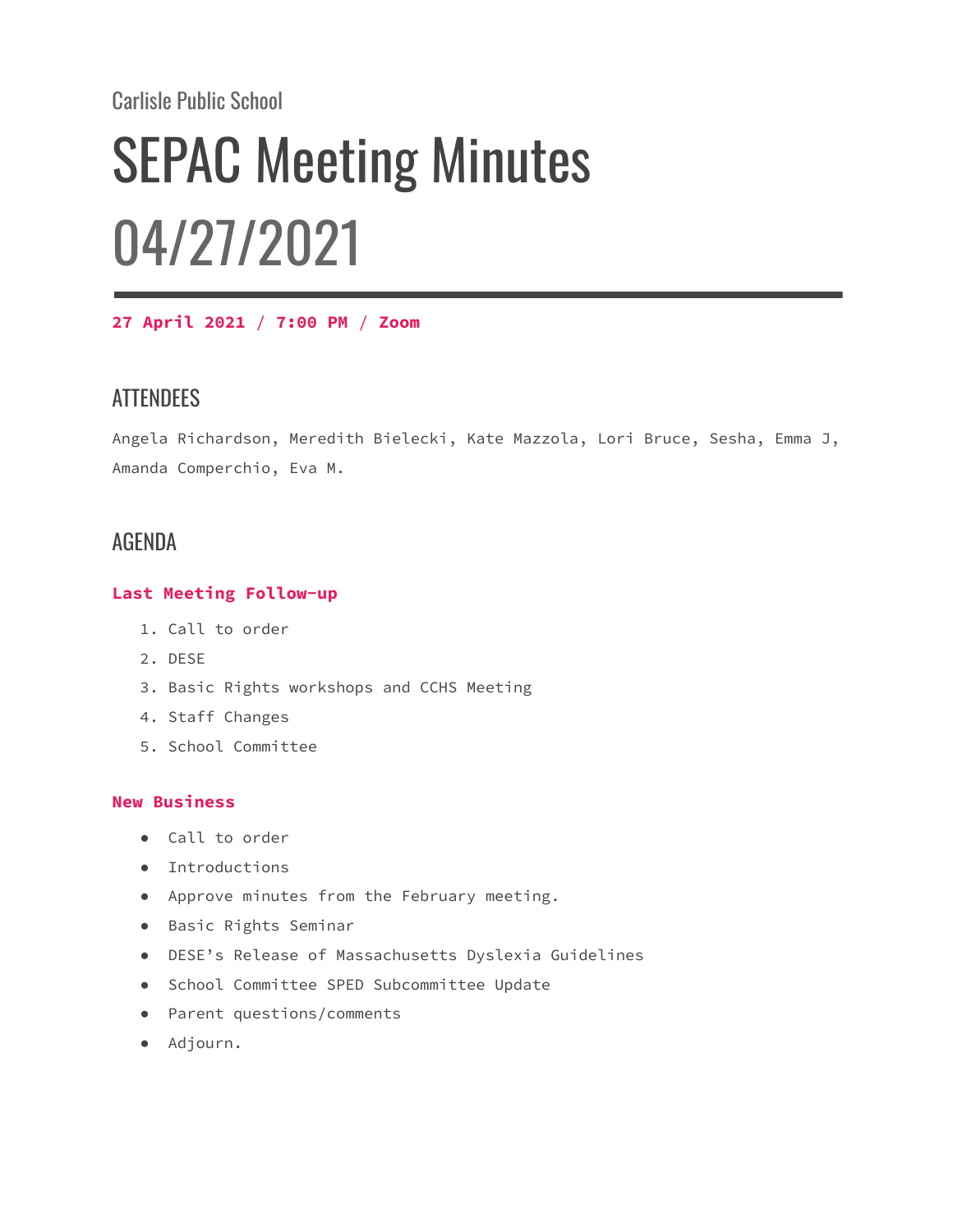## NOTES

- Meeting started at 7:00pm
- Meeting minutes approved by Kate Mazzola and seconded by Meredith Bielecki at 7:15pm.
- A parent asked what areas do you see that need to be worked on after reviewing the guidelines.
	- Lori B. answered Tier 2. She would also like more staffed trained in Dibbles.
- A parent commented that they like the suggestion to join another district's Basics Rights seminar. It gives parents a chance to ask somewhat personal questions with anonymity.
- A parent asked if there would be an OT in summer school? Also how is summer school organized? Are grades put together?
	- Lori B answered that yes there is an OT and SLP at summer school.
	- Grades are put together such as preschool and kindergarten and 1st and 2nd grade. Middle school were all together last year and will be this year too.
	- Very similar to last year but this year is a different theme.
	- Everyone should have received an invitation to summer school if their child qualified. Lori is still waiting on replies from parents.
- This meeting was recorded.

## AGENDA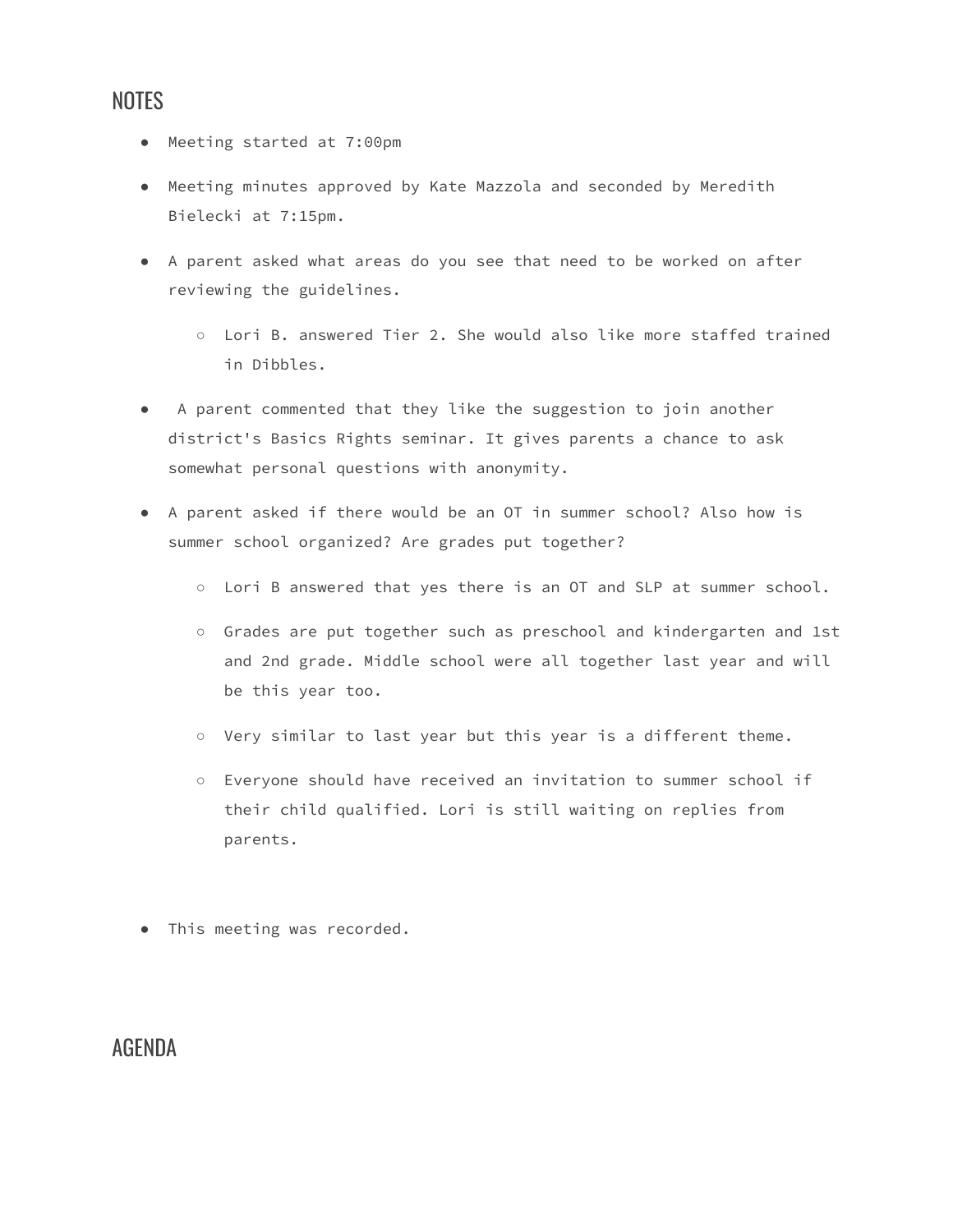- 1. DESE Dyslexia Guidelines
	- a. The Guidelines recently came back. Lori was very pleased with the guidelines and resources that DESE has supplied. Lori also states that we currently have all the guidelines put into practices at CPS.
	- b. Lori was asked to be part of a peer to peer exchange in reference to no restraint behaviors. It was wonderful to be able to highlight some of CPS' hard work and achievements.
		- i. Restraints are only used on a child and by a trained specialist when the child is in imminent danger.
		- ii. Before placing hands on a child CPS go-to is to remove all other children from the room.
	- c. Information and contact for DESE
		- i. [WWW.doe.mass.edu/Pam/parents/default.html](http://www.doe.mass.edu/Pam/parents/default.html)
		- ii. [Michael.mcdonald@mass.gov](mailto:Michael.mcdonald@mass.gov) 781-338-3746
- 2. Basic Rights Workshop and CCHS Meeting
	- a. Basic Rights workshop was well received by parents who attended.
	- b. They felt it was well organized.
	- c. There are many webinars and information you can access on their website.
- 3. Staff Change
	- a. Emily Wrenn will replace Bethany Boglarski.
	- b. Matt is hiring a new 5th grade teacher.
	- c. Sue Ross the OT is retiring in June. She worked with mostly older kids.
		- i. There is a current candidate that they are very pleased with.
	- d. We had a contracted SLP for preschool this year. We have hired her back for next year.
	- e. Lori is also hiring a special educator for a sub separate classroom.
		- i. They will be mapping out when the kids should be integrated into the classroom and when integration is not appropriate into the classroom.
		- ii. The support team will be a BCBA, RBT, SLP and OT.